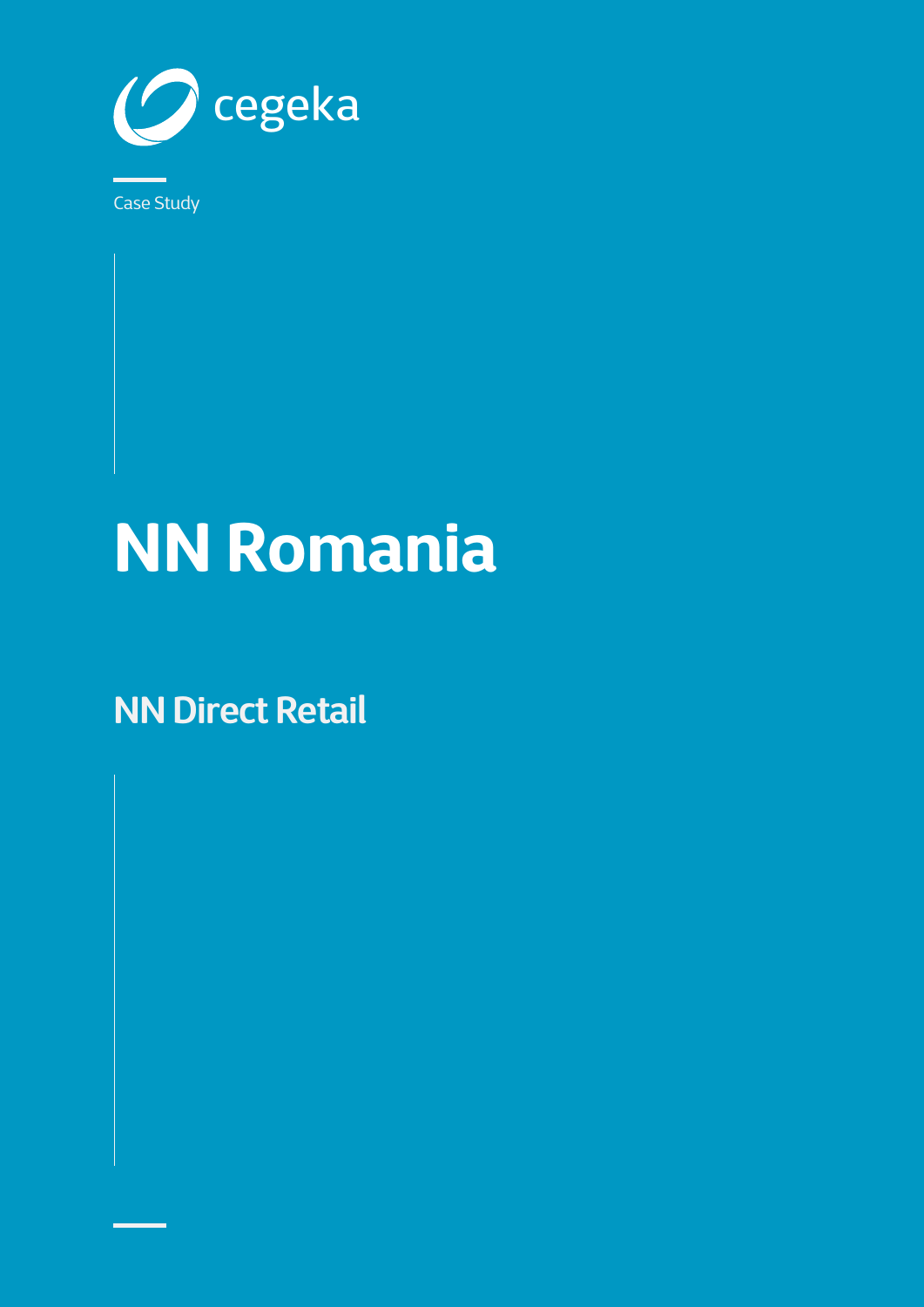

# **Company description**

NN Romania is the local subsidiary of NN Group, a financial services company with Dutch roots and more than 175 years of history behind it. NN are active in 18 countries, providing retirement services, pensions, insurance, investments and banking to approximately 18 million customers.



NN Direct Retail is the latest effort from NN to bringing claims and insurance policy management closer to end customers, via non-friction, digitally enabled platforms. NN Direct Retail provides end customers with a uniquely user-friendly experience on mobile, minimizing the need for its clients to come into their branch offices for help.

#### **– System main functionalities**

- Customer onboarding journey
- Portfolio management
- Monitoring, reporting and insights

Cegeka's team brings NN's business objective and vision for a frictionless insurance experience with all fronts covered - from architecting, designing, implementing and securing NN Direct Retail.

| 44 % 2 4 58% @ 15:08<br>$O_T \times$                                          | WI % al 51% @ 15:21<br>$\Box$ or $\pi$                                    | $\Box$ or $\pi$<br>¥1 % al 54% ii 15:15                                    |
|-------------------------------------------------------------------------------|---------------------------------------------------------------------------|----------------------------------------------------------------------------|
| $\equiv$                                                                      | X<br>Securizegză contul                                                   | $\langle$<br>Plată prime<br>Istoric plăți                                  |
|                                                                               |                                                                           | Contracte de plată<br>Ëo<br>1.413,84 RON<br>GenT pentru copil<br>detalii v |
| <b>Bine ai</b><br>49<br>venit la NN<br>Asigurări de viață · Sănătate · Pensii | Accesează rapid<br><b>NN</b> direct folosind<br>autentificarea biometrică | Êo<br>1.588,57 RON<br><b>Activ Plus</b><br>detalii v                       |
| Activează-ți contul<br>$\mathbf{\bar{}}$                                      | Utilizează autentificarea biometrică                                      |                                                                            |
| Intră în cont<br>$\mathbf{\bar{}}$                                            | Mai târziu<br>⋋                                                           | Plätește 1.413,84 RON                                                      |